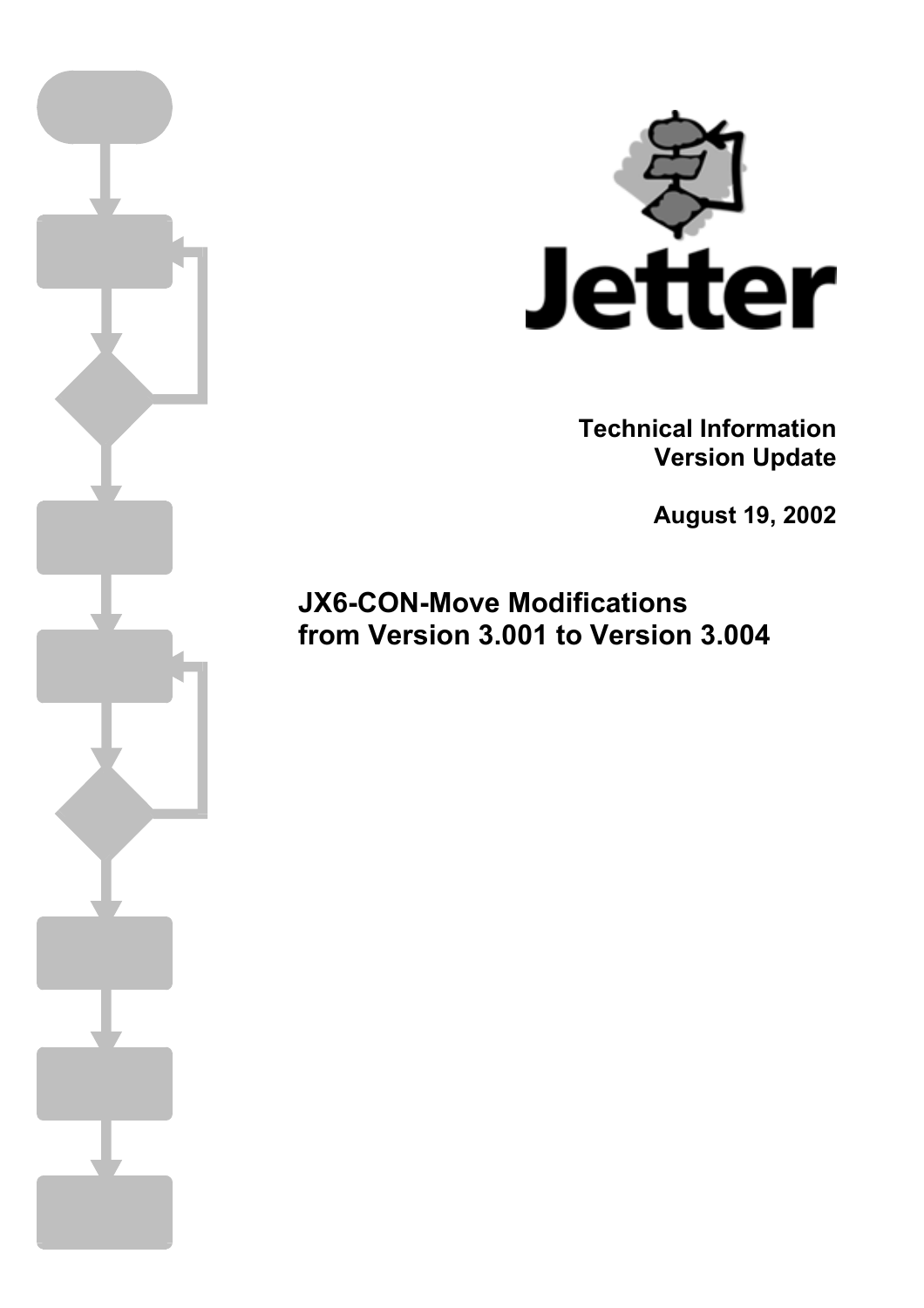| $\blacktriangleleft$ | <b>Modifications / New Functions</b> | $\mathbf 2$    |
|----------------------|--------------------------------------|----------------|
| 1.1                  | Axis Control                         | $\overline{2}$ |
| $\mathbf{2}$         | <b>Bug Fix</b>                       | 3              |
| 2.1                  | Axis Control                         | 3              |
|                      |                                      |                |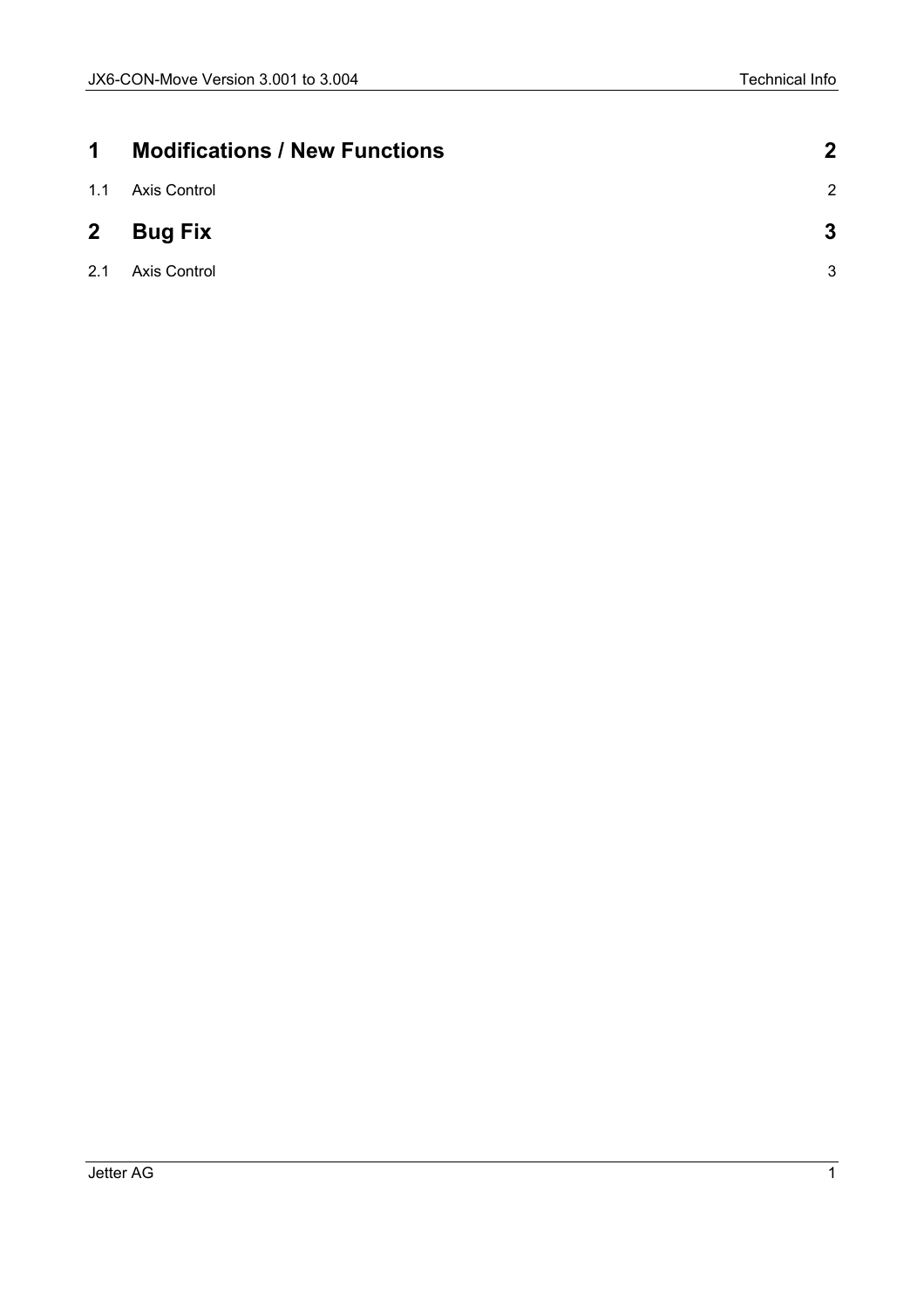<span id="page-2-0"></span>The numbers in parenthesis indicate the version numbers.

## **1 Modifications / New Functions**

## **1.1 Axis Control**

• (3.004) Starting from this version, the tables can be entered and processed separately. This means that it is possible to enter another table while a table is being processed. The new register 1xy260 serves to select the table for the process.

The following diagram illustrates the entry and process of various tables:



As in previous versions, different table sizes are allowed. As long as register 1xy260 is not written, register 1xy147 is used as selected table for the process.